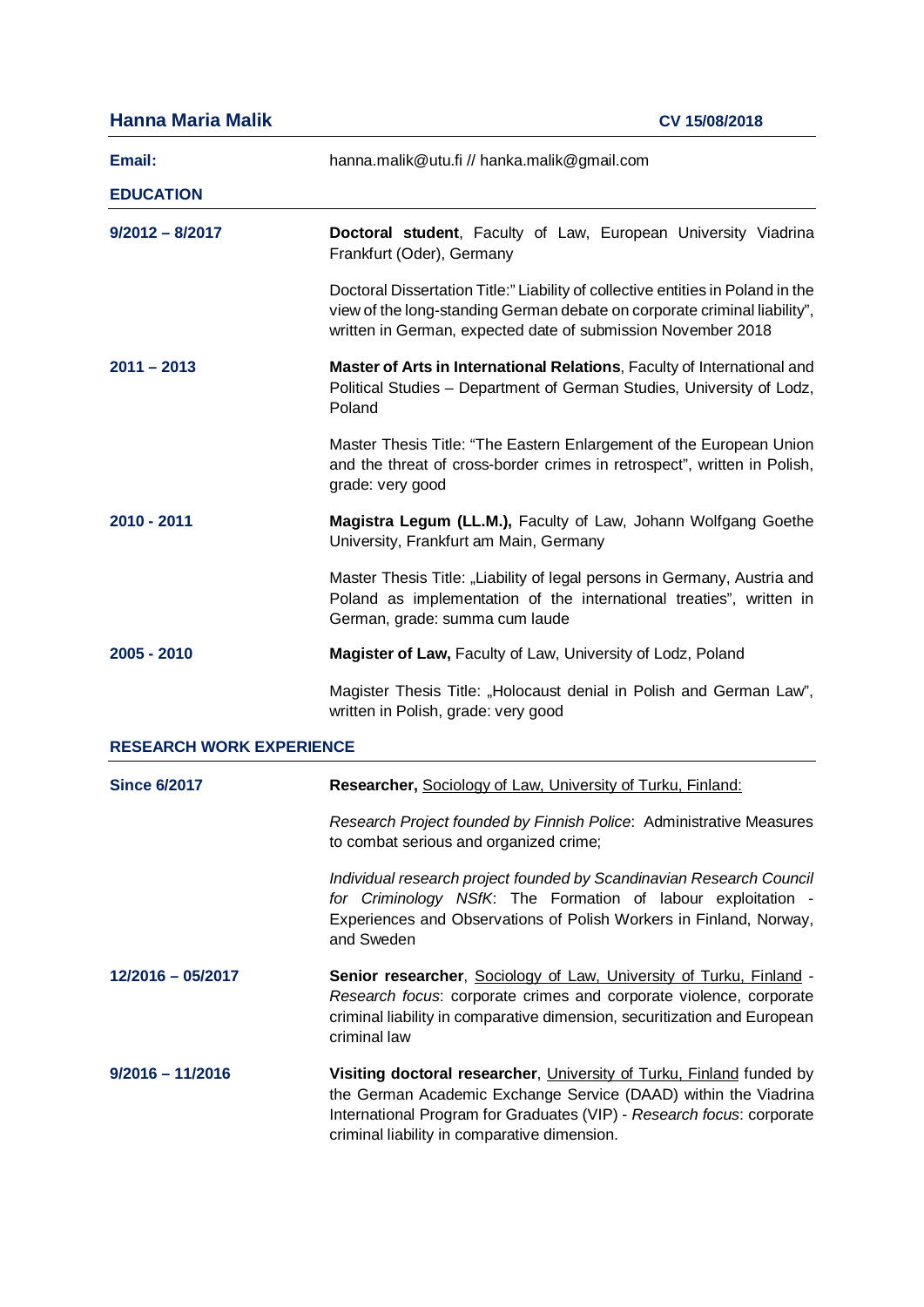| $4/2013 - 11/2017$                  | Doctoral researcher, Center for Interdisciplinary Polish Studies,<br>European University Viadrina, Frankfurt (Oder), Germany - Research<br>focus: corporate criminal liability in comparative dimension, corporate<br>crimes, European criminal law, comparative law, Polish-German<br>relations. |  |
|-------------------------------------|---------------------------------------------------------------------------------------------------------------------------------------------------------------------------------------------------------------------------------------------------------------------------------------------------|--|
| <b>RESEARCH FUNDING</b>             |                                                                                                                                                                                                                                                                                                   |  |
| $8/2018 - 11/2018$                  | Doctoral Scholarship, 4 months, Federal State Brandenburg                                                                                                                                                                                                                                         |  |
| $10/2017 - 4/2018$                  | Individual Research Grant - Scandinavian Research Council for<br>Criminology NSfK, Research project: "The Formation of labour<br>exploitation - Experiences and Observations of Polish Workers in<br>Finland, Norway, and Sweden"                                                                 |  |
| $9/2016 - 11/2016$                  | Individual Grant for Research Abroad - The German Academic<br>Exchange Service (DAAD) within the Viadrina International Program for<br>Graduates (VIP)                                                                                                                                            |  |
| 8/2016                              | Travel grant for a field research in Polish district courts concerning<br>cases of the liability of legal entities vol. 2., Viadrina Centre for Graduate<br><b>Studies</b>                                                                                                                        |  |
| 3/2016                              | Travel grant for a field research in Polish district courts concerning<br>cases of the liability of legal entities vol. 1., Viadrina Centre for Graduate<br><b>Studies</b>                                                                                                                        |  |
| $10/2015 - 3/2016$                  | Doctoral Scholarship, 6 months, Federal State Brandenburg                                                                                                                                                                                                                                         |  |
| $4/2013 - 9/2015$                   | Doctoral Scholarship, 30 months, Hanns-Seidel Foundation                                                                                                                                                                                                                                          |  |
| 11/2014                             | Travel grant for an inquiry in the Library of the Columbia University,<br>New York and meetings with American experts on corporate criminal<br>liability, Viadrina Centre for Graduate Studies                                                                                                    |  |
| $10/2010 - 9/2011$                  | Scholarship for Master Studies, 12 months, German Academic<br>Exchange Service (DAAD)                                                                                                                                                                                                             |  |
| $9/2009 - 06/2010$                  | Academic Achievements Award at the University of Lodz, Poland                                                                                                                                                                                                                                     |  |
| $2008 - 2009$                       | Erasmus Exchange Programme, 10 months, Faculty of Law,<br>University of Münster, Germany                                                                                                                                                                                                          |  |
| <b>LANGUAGE SKILLS</b>              |                                                                                                                                                                                                                                                                                                   |  |
| <b>Mother tongue</b>                | Polish                                                                                                                                                                                                                                                                                            |  |
| <b>Other language(s)</b>            | English (excellent written and spoken), German (excellent written and<br>spoken), Finnish (basic written)                                                                                                                                                                                         |  |
| <b>OTHER EDUCATION AND TRAINING</b> |                                                                                                                                                                                                                                                                                                   |  |
| 2015                                | Spring School Compliance "Approved Compliance Officer"                                                                                                                                                                                                                                            |  |
| 2013                                | 24th European Summer Academy, Gustav Stresemann Institute,<br>Europa Quo Vadis?, funded by the German Academic Exchange<br>Service (DAAD)                                                                                                                                                         |  |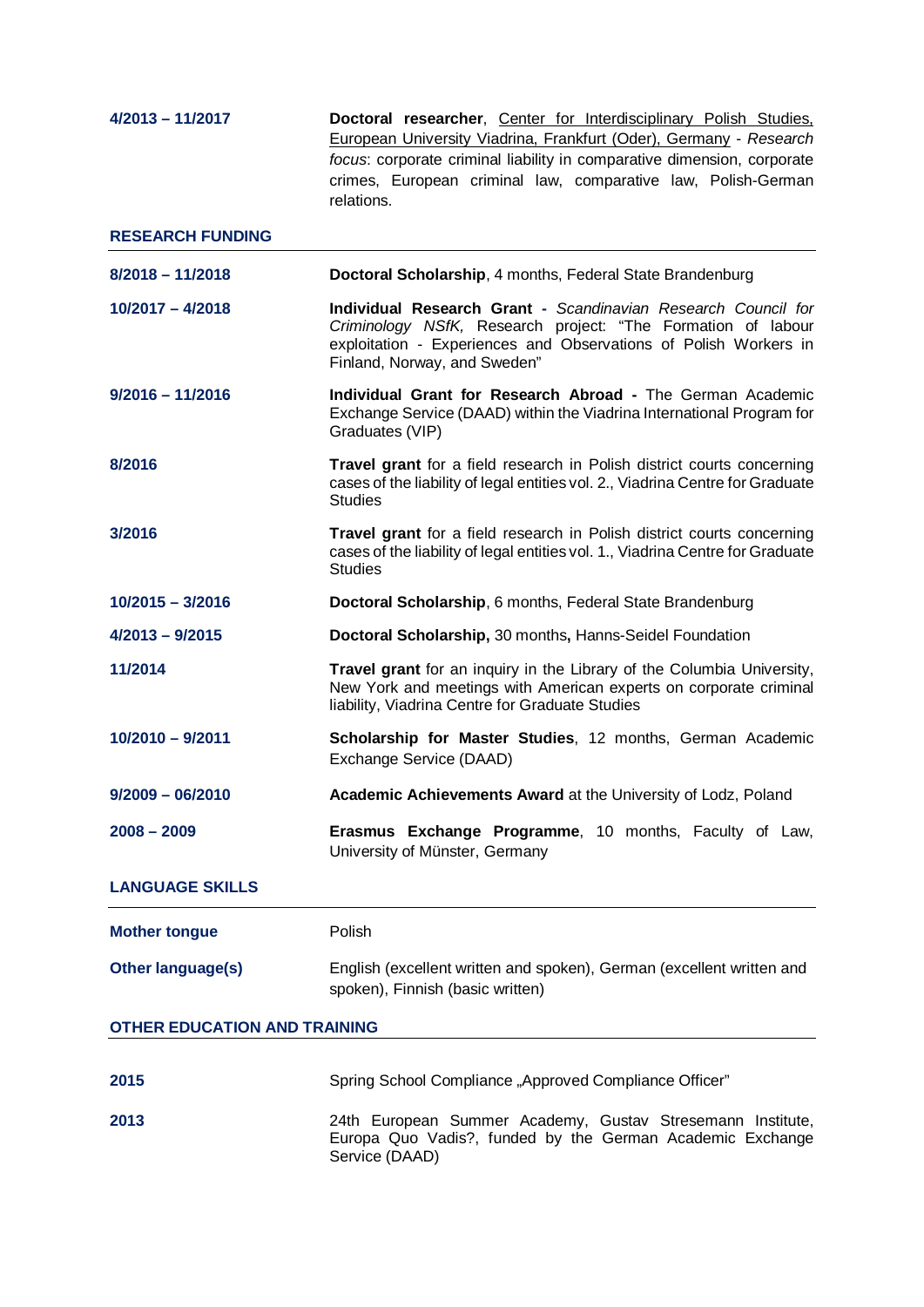| 2012          | 23th European Summer Academy, Gustav Stresemann Institute,<br>funded by the German Academic Exchange Service (DAAD) |
|---------------|---------------------------------------------------------------------------------------------------------------------|
| 2011-2012     | Post-graduate translation studies in German and Polish, Adam<br>Mickiewicz University, Poznan, Poland               |
| $2006 - 2008$ | School of German Law, University of Lodz, Poland                                                                    |

## **CONFERENCE PRESENTATIONS**

- The dilemma of corporate criminal liability new regulatory attempts in Poland, **ECPR General Conference**, 22th – 25<sup>th</sup> August 2018, Universität Hamburg (Germany)
- Revision of the Posted Workers Directive from the perspective of sending actors, Opportunity or labor exploitation?, Law and Society Annual Meeting, June 7<sup>th</sup> – 10<sup>th</sup> 2018, Toronto (Canada).
- Working experiences of Polish Workers in Norway, Sweden and Finland already a crime? **NSfK´s 60th Research Seminar**, 14. - 16. May 14th-16th 2018, Helsinki (Finland).
- The Emergence and Development of Corporate Criminal Liability in Poland**, Oikeustieteen päivät "Law and Crisis",** August 31st – September 1st, 2017, Turku (Finland).
- The Emergence and Development of Corporate Criminal Liability in Finland and Poland from a socio-legal perspective, **7th Annual International Conference on Comparative Law** "Evolution of Law  $(?)$ ", June  $9<sup>th</sup>$ , 2017, Warsaw, (Poland).
- The Emergence and Development of Quasi-Criminal Liability of Legal Entities in Poland **International Conference "Revisiting crimes of the powerful: a global conversation on** capitalism, corporations and crime, May 25<sup>th</sup> - 26<sup>th</sup>, 2017, Osgoode Hall Law School, York University, Toronto (Canada).
- The Formation of Labour Exploitation Experiences and Observations of Polish Workers in Finland, Norway, and Sweden, **NSfK's 59th Research Seminar,** May 9th -11th, 2017, Örenäs Slott, Skåne (Sweden).
- Criminal Policy in Poland**, NSfK´s Workshop "***Getting Tough on Crime?***"**, November 1st -2nd , 2016, Helsinki (Finland).
- Odpowiedzialność osób prawnych w Polsce na tle krajów Unii Europejskiej, Conference "Nauka i **biznes czyli dwa przenikające się światy,** February 7th, 2015, Katowice (Poland).
- Systemy Compliance, a zapobieganie przestępczosci gospodarczej Polsce i w Niemczech, **Postgraduate Conference "Interdyscyplinarność jako droga rozwoju nauki" Mai 2015**, Elbląg (Poland).
- Systemy zarządzania compliance w przedsiębiorstwach, a ustawa z dnia 28.10.2002 r. o odpowiedzialności podmiotów zbiorowych za czyny zabronione pod groźbą kary**, Post-graduate Conference. "Perspektywa – wyzwania współczesnej gospodarki"**, Mai 2015, Toruń (Poland).
- Ustawa z dnia 28.10.2002 r. o odpowiedzialności podmiotów zbiorowych za czyny zabronione pod groźbą kary jako przykład nieudanej europeizacji prawa", Conference "Europeizacja prawa **publicznego – aktualne problemy i nowe wyzwania"**, Mai 2015, Częstochowa (Poland).
- Sanktionierung von juristischen Personen in Polen und Deutschland im Licht der internationalen Vorgaben, **Internationale und interdisziplinäre Konferenz für Nachwuchswissenschaftler "Die Schwächung des Nationalstaates? Transnationale Räume in Europa**" May 28<sup>th</sup> – 31<sup>st</sup> 2014, Willy-Brandt-Centrum, Wroclaw (Poland)
- Rassismus und Fremdfeindlichkeit in der EU. Strafrecht als eine Bekämpfungsmöglichkeit, **DAAD Stipendiatentreffen, Mai 27<sup>th</sup> – 29<sup>th</sup> 2011, Dortmund (Germany)**

## **AWARDS, PRIZES AND HONOURS**